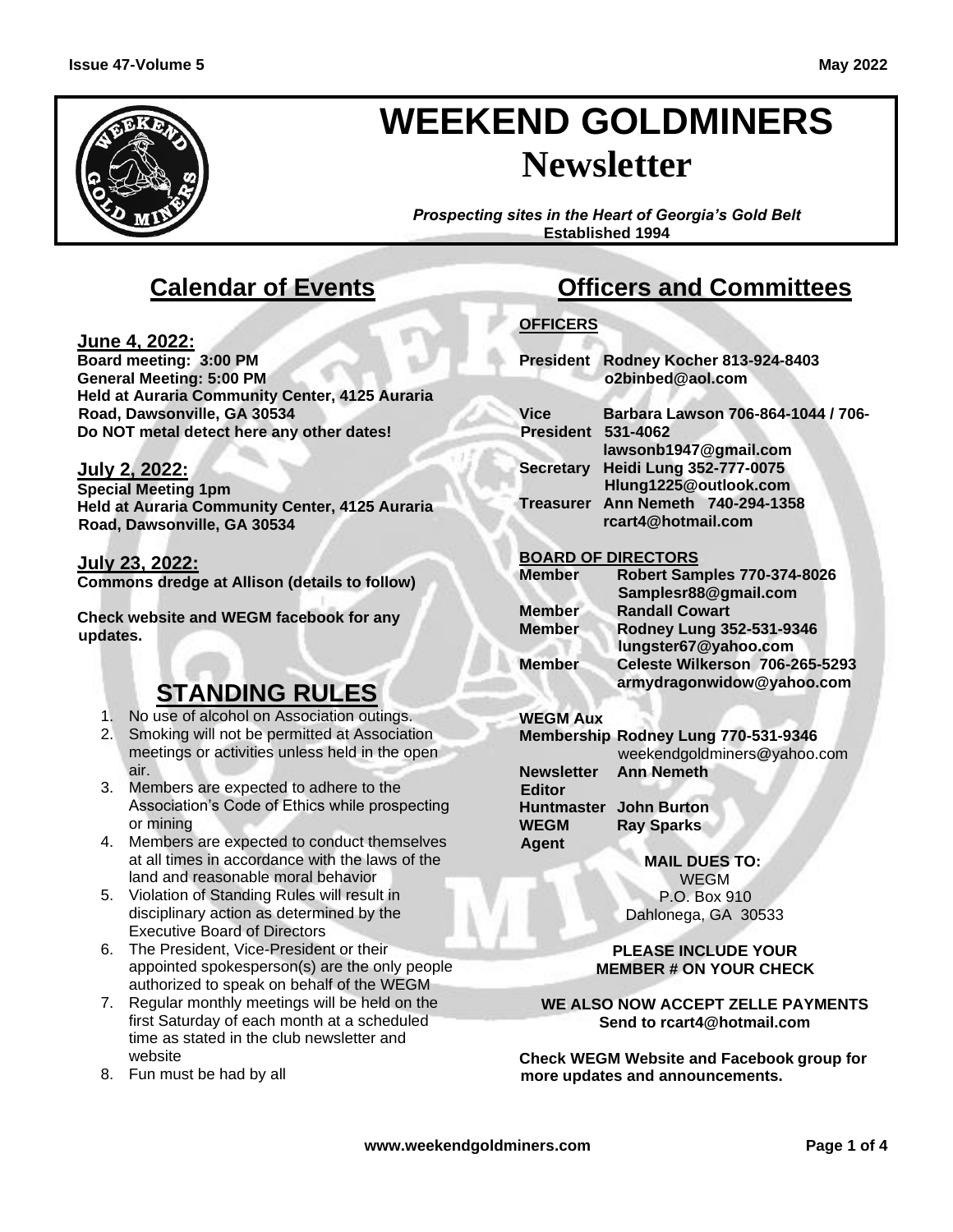#### **WEEKEND GOLD MINERS PROSPECTING CLUB, INC. GENERAL MEETING – May 7, 2022**

President Rodney Kocher called the May 7, 2022, General meeting to order.

Welcome new members Justin Peppers, Tyron Williams & Jessica Peppers. Lifetime members# 3424 Russell Johnson, # 3679 Charles Brandon Perry No Birthdays or anniversaries.

Happy Mother's Day, roses were presented to all ladies present.

Condolences to the families of member #1545 Ernie Dunn, Also #1924 David Pearson passed away April 5<sup>th</sup>.

Motion to approve General meeting as written in the newsletter. #3615 Randall Cowart made motion #3323 Terry Newman second the motion. Motion passed and carried.

This is an explanation of procedure for routine reports: Unless there are any questions, we assume that the motion has been approved. During the meeting stand up and say point of order and we will address the point of order. We cannot move on until the point of order is satisfied. This will be especially important at the special meeting in July.

#### **Treasurer report given by Ann Nemeth for April 2022:**

Beg Bal…. ………...\$31,764.85 Income……………..\$7,409.18 Disbursed………….\$15,648.67

End Bal…………….. \$23,525.36

Savings account…\$15,895.59

\$15,000.00 was transferred to the savings account was included in the disbursements.

#2533 Bill Quick made motion to approve treasurer report, #3517 Mary Kozak Seconded. Motion passed and carried.

#### **Membership Report given by Rodney Lung for April 2022:**

New members 10

New members YTD 24

Transfers 0

Total new membership fees \$1,080.00

Logo items \$0

Last member number issued: #3680

Total Collected \$1080.00

#2533 Bill Quick made motion to approve. #3517 Mary Kozak second motion. Motion was passed and carried.

**HUNT MASTER**: John Burton thanked everyone for coming out. We had 6 members for the hunt. This was the last hunt of the season. However, if you are a member you can hunt on your own during meeting times. Special Thank you to John Burton for all he did during the Hunt master season.

#### **OLD BUISNESS:**

1. T-shirts and hats have been ordered. We will buy more as they are sold.

2.Elections: We need volunteers! Positions open are 2 board member positions, Vice president, treasurer and secretary.

3 Auxiliary yard sale still in the process of an attentive date.

#### **NEW BUISNESS:**

1.Last month the board appointed Randall Cowart to fill the vacant seat on the board. Hand vote by the membership for approval was taken for his place on the board, 24 in favor 0 nays

2. The price of T-shirts will increase to \$15.00 due to increase of shirts and printing.

3.Dredge outing will be at the Blueberry Patch on July 23rd

4. A Special meeting was called for July 2<sup>nd</sup> 2022. The only items that will be covered will be the Bi-Laws. The only votes at that meeting will be which item will be on the ballot. As procedure a ballot vote will be sent to members in good standing by email, letter or copy can be made from July newsletter.

5.Heidi Lung will be election chairperson. Club needs volunteers for election committee, also to run for board. There are 2 board positions, Vice President, Treasurer and secretary.

#### **Question and Answers:**

Last meeting it was voted on for the number of visitors and length of stay. Members are to accompany their visitors. Visitors are allowed 2 visits per year, staying no more than 14 days. Should they come once for 3 days and another time for 7 days, that is considered their two visits and then must join in order to revisit properties. Any guest entry to either property is considered as a visit whether they stay or not. A family is considered one guest.

Next meeting June 4, 2022 Board meeting 3:00pm General meeting 5:00pm Special Meeting 1PM July 2, 2022 Prepared by Heidi Lung WEGM Secretary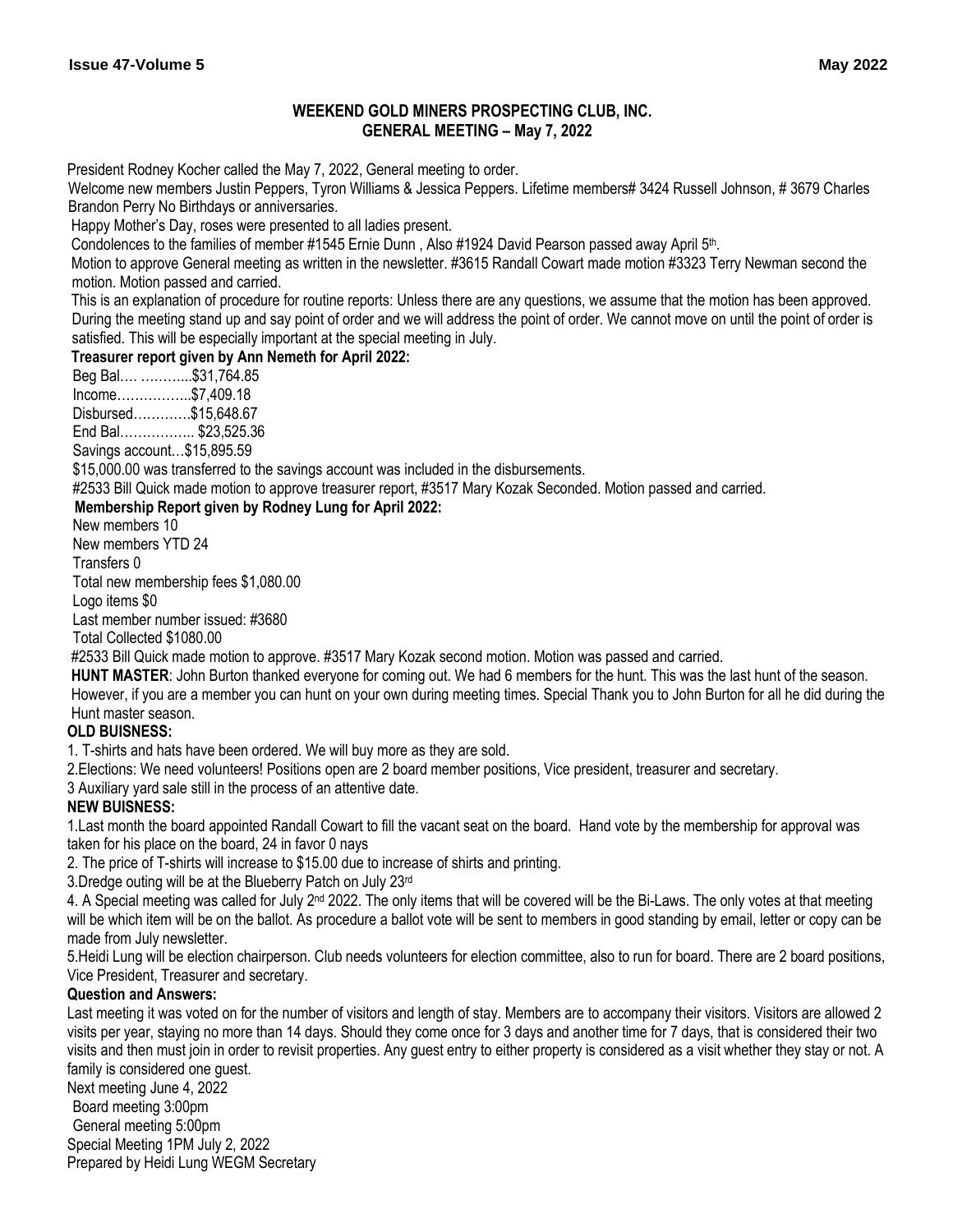# **Drawings**

# **Red ticket door prize:**

Silver round #3274 Heidi Lung

### **Blue tickets**

Bag of Ore #3615 Randall Cowart Bag of ore #3044 Ann Nemeth Nugget #3247 Rodney Lung

# **Green tickets**

Bag of ore #3323 Terry Newman Bag of ore #2854 Mark Nesbitt Nugget #2854 Mark Nesbitt 2 Lincoln Penny #3247 Rodney Lung 2 Lincoln Penny #3352 Rodney Kocher

# **Yellow tickets**

Bag of ore # 3615 Randall Cowart Bag of ore #3615 Randall Cowart Nugget #2267 Ben Tighe Necklace #2854 Mark Nesbitt (donated to new member)

# **SALES**

### **The FOR SALE section is free for members only.**

Keene 2.5" dredge Model 2604 4hp gx Honda 160 water pump KACI Air compressor Hot water system 20ft suction nozzle with hot water hose. 11 hrs on dredge., Keene dredge sluice box recovery system, Keene 12v super concentrator, Keene blue bowl with bucket clips, Keene large super sucker, Pump seal for Keene 160 pump, New 12x36 Green Miracle Mat, Keene A51A Super mini sluice, Desert Fox Gold panning machine, 4in Screens 20-30-50-100 Mesh, Keene classifying sieves bucket size 20-30-50-100 Mesh, 2 new spark plugs for Honda motor, 2 gold panning pans, Many other related items. All paperwork and instructions included. \$3500 Member #3583 Lawrence Bunnell (803)-210-6414 Call or Text after 6PM

Membership Only #3269 asking \$1200 Thomas Email: Hoot\_n\_holler@bellsouth.net (770)-412-8375

These are the new WEGM T-shirts for the men and ladies. All shirts are \$10.00 ea. There will be a \$6.50 shipping and handling charge for each shirt. If you want to place an order please state the color and size of shirt and how many. Send your order to: T-Shirt Order. P.O. Box 910, Dahlonega, Ga. 30533. Make check or money order to Weekend Gold Miners Club.



Ladies Shirt Colors: Pink, Green, Purple and Pink Camo. Sizes: Small, Med., Large, X-Large and 2X. Ladies shirts do not have a pocket.



Men's Shirt Colors: Black, Tan, Grey, Hunter Green, Camo Sizes: Small, Med., Large, X-Large, 2X. Camo shirts do not have a pocket.